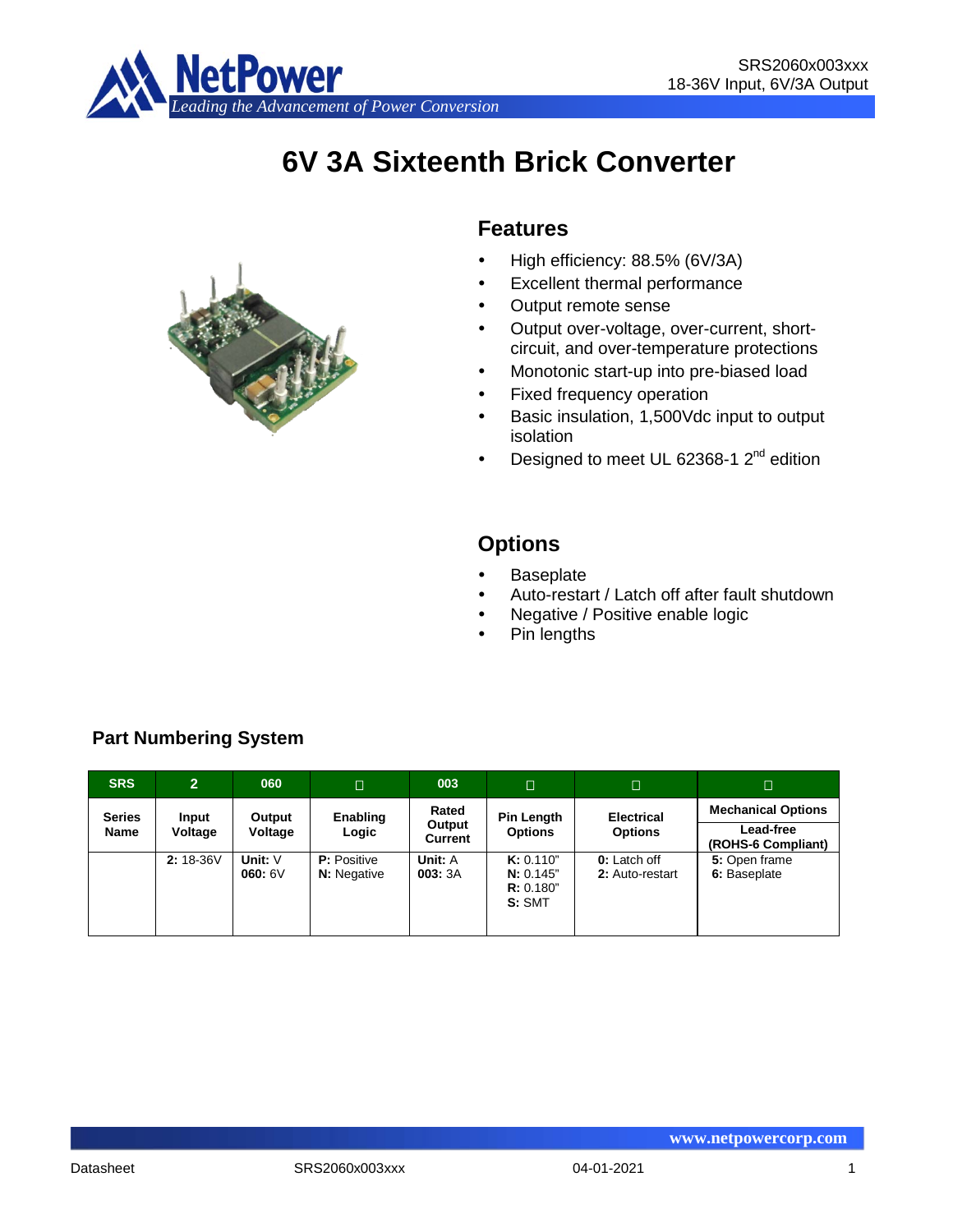

# **Absolute Maximum Rating**

Excessive stresses over these absolute maximum ratings can cause permanent damage to the converter. Operation should be limited to the conditions outlined under the Electrical Specification Section.

| <b>Parameter</b>                                                             | Min    | <b>Max</b> | Unit |
|------------------------------------------------------------------------------|--------|------------|------|
| Input Voltage (continuous)                                                   | $-0.5$ | 40         |      |
| Input Voltage (< 100ms, operating)                                           |        | 50         |      |
| Input Voltage (continuous, non-operating)                                    |        | 50         |      |
| <b>Operating Ambient Temperature</b><br>(See Thermal Considerations section) | $-40$  | $85*$      | °С   |
| Storage Temperature                                                          | -55    | 125        | °С   |

*\*Derating curves provided in this datasheet end at 85ºC ambient temperature. Operation above 85ºC ambient temperature is allowed provided the temperatures of the key components or the baseplate do not exceed the limit stated in the Thermal Considerations section.*

# **Electrical Specifications**

These specifications are valid over the converter's full range of input voltage, resistive load, and temperature unless noted otherwise.

#### **Input Specifications**

| <b>Parameter</b>                      | <b>Min</b>               | <b>Typical</b> | <b>Max</b> | <b>Unit</b> |
|---------------------------------------|--------------------------|----------------|------------|-------------|
| Input Voltage                         | 18                       | 24             | 36         |             |
| Input Current                         | $\overline{\phantom{0}}$ | -              | 2          | A           |
| Quiescent Input Current (typical Vin) |                          | 60             | 80         | mA          |
| <b>Standby Input Current</b>          |                          | ⌒              | 10         | mA          |
| Input Turn-on Voltage Threshold       | 16.5                     | 17.0           | 18.0       |             |
| Input Turn-off Voltage Threshold      | 15.0                     | 15.5           | 16.5       |             |
| Input Voltage ON/OFF Hysteresis       |                          | 1.5            |            |             |

#### **Output Specifications**

| <b>Parameter</b>                                                                                                                                                                                  | <b>Min</b> | <b>Typical</b>    | <b>Max</b> | <b>Unit</b>    |
|---------------------------------------------------------------------------------------------------------------------------------------------------------------------------------------------------|------------|-------------------|------------|----------------|
| Output Voltage Set Point<br>(typical Vin; full load; $Ta = 25^{\circ}C$ )                                                                                                                         |            | 6.0               |            | V              |
| Output Voltage Set Point Accuracy<br>(typical Vin; full load; $Ta = 25^{\circ}C$ )                                                                                                                | $-1.5$     |                   | $+1.5$     | %Vo            |
| Output Voltage Set Point Accuracy (over all conditions)                                                                                                                                           | $-3.0$     |                   | $+3.0$     | %Vo            |
| <b>Output Regulation:</b><br>Line Regulation (full range input voltage, 1/2 full load)<br>Load Regulation(full range load, typical Vin)<br>Temperature (Ta = -40 $^{\circ}$ C to 85 $^{\circ}$ C) |            | 0.2<br>0.2<br>0.1 | 0.5<br>0.5 | %Vo            |
| Output Ripple and Noise Voltage<br><b>RMS</b><br>Peak-to-peak (5 Hz to 20 MHz bandwidth, typical Vin)                                                                                             |            | 30<br>80          |            | mVrms<br>mVp-p |
| <b>Output Current</b>                                                                                                                                                                             | 0          |                   | 3          | A              |
| <b>Output Power</b>                                                                                                                                                                               | 0          |                   | 18         | W              |
| Efficiency<br>(typical Vin; full load; $Ta = 25^{\circ}C$ )                                                                                                                                       |            | 88.5              |            | $\%$           |
| <b>Output Ripple Frequency</b>                                                                                                                                                                    | 230        | 250               | 270        | kHz            |
| <b>External Load Capacitance</b>                                                                                                                                                                  |            |                   | 4,000      | μF             |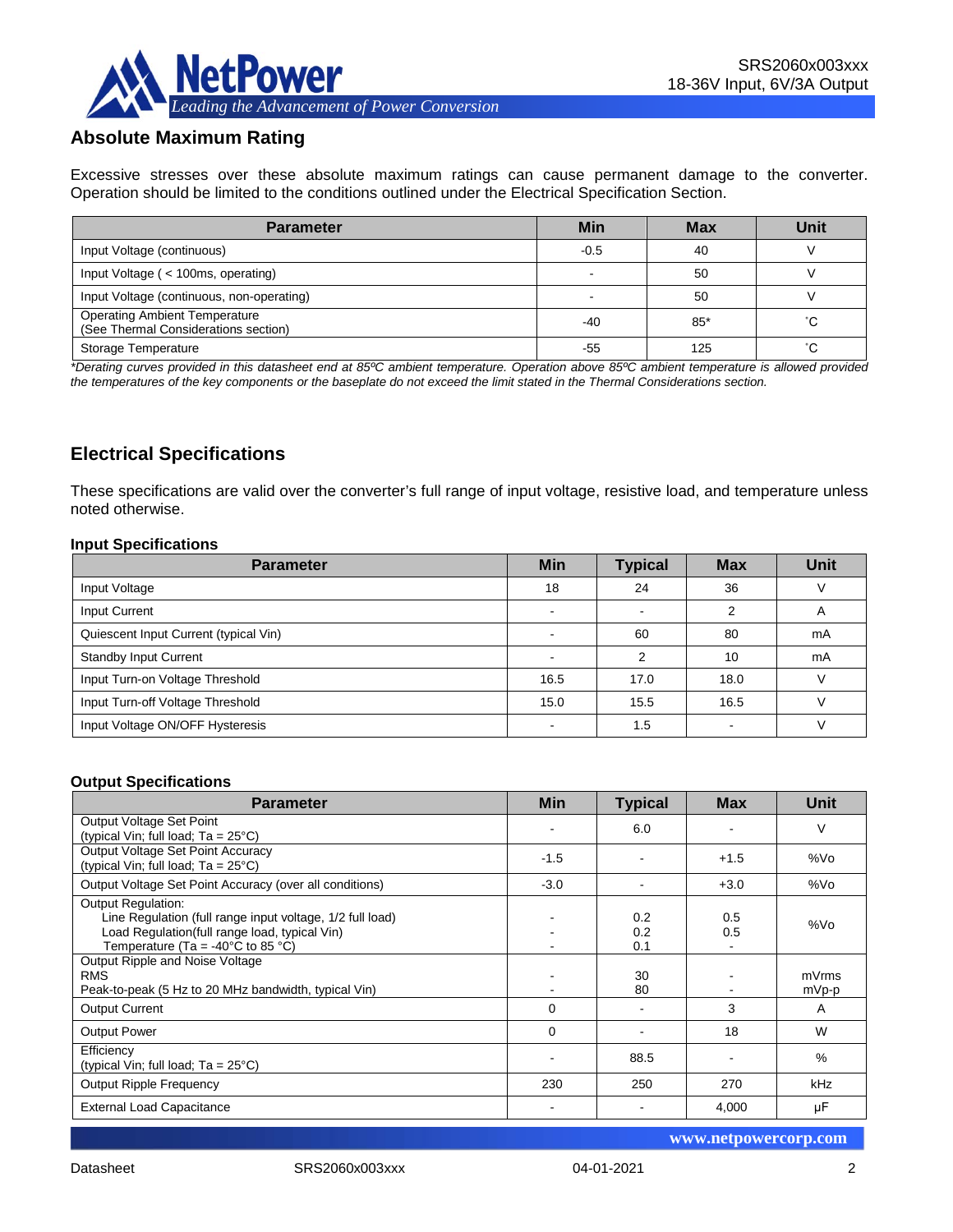

# **Output Specifications (Continued)**

| <b>Parameter</b>                                                                                                                                           | <b>Min</b> | <b>Typical</b> | <b>Max</b> | <b>Unit</b>   |
|------------------------------------------------------------------------------------------------------------------------------------------------------------|------------|----------------|------------|---------------|
| Startup Delay, duration from enabling signal to Vo reaches 10% of its set<br>point.<br>(typical Vin; full load; $Ta = 25^{\circ}C$ )                       |            | 7              |            | ms            |
| Startup Time, duration for Vo to rise from 10% of its set point to within its<br>regulation band.<br>(typical Vin; full load; $Ta = 25^{\circ}C$ )         |            | 11             |            | ms            |
| <b>Output Over Current Protection Set Point</b>                                                                                                            | 110        | 130            | 180        | $\frac{0}{0}$ |
| Output Over Voltage Protection Set Point                                                                                                                   | 115        | 125            | 145        | $\%$          |
| Output Trim Range in % of typical Vo                                                                                                                       | 80         |                | 110        | %             |
| Output Remote Sense Range in % of typical Vo                                                                                                               |            |                | 10         | %             |
| <b>Dynamic Response</b><br>(typical Vin; $Ta = 25^{\circ}C$ ; load transient 0.1A/ $\mu s$ )<br>Load steps from 50% to 75% of full load:<br>Peak deviation |            | 4              |            | %Vo           |
| Settling time (within 10% band of Vo deviation)<br>Load step from 75% to 50% of full load                                                                  |            | 400            |            | μs            |
| Peak deviation<br>Settling time (within 10% band of Vo deviation)                                                                                          |            | 400            |            | %Vo<br>μs     |

#### **General Specifications**

| <b>Parameter</b>                                                                                                | <b>Min</b> | <b>Typical</b>           | <b>Max</b> | Unit         |
|-----------------------------------------------------------------------------------------------------------------|------------|--------------------------|------------|--------------|
| Remote Enable                                                                                                   |            |                          |            |              |
| Logic Low:                                                                                                      |            |                          |            |              |
| $ION/OFF = 1.0mA$                                                                                               | 0          | -                        | 1.2        | V            |
| $VON/OFF = 0.0V$                                                                                                |            |                          | 1.0        | mA           |
| Logic High:                                                                                                     |            |                          |            |              |
| $ION/OFF = 0.0µA$                                                                                               | 3.5        |                          | 15         | V            |
| Leakage Current                                                                                                 |            | $\overline{\phantom{a}}$ | 50         | μA           |
| <b>Isolation Capacitance</b>                                                                                    |            | 1.200                    |            | pF           |
| <b>Insulation Resistance</b>                                                                                    | 10         |                          |            | MΩ           |
| Calculated MTBF (Telecordia SR-332, 2011, Issue 3), full load, 40°C, 60%<br>upper confidence level, typical Vin |            | 12.0                     |            | $10^6$ -hour |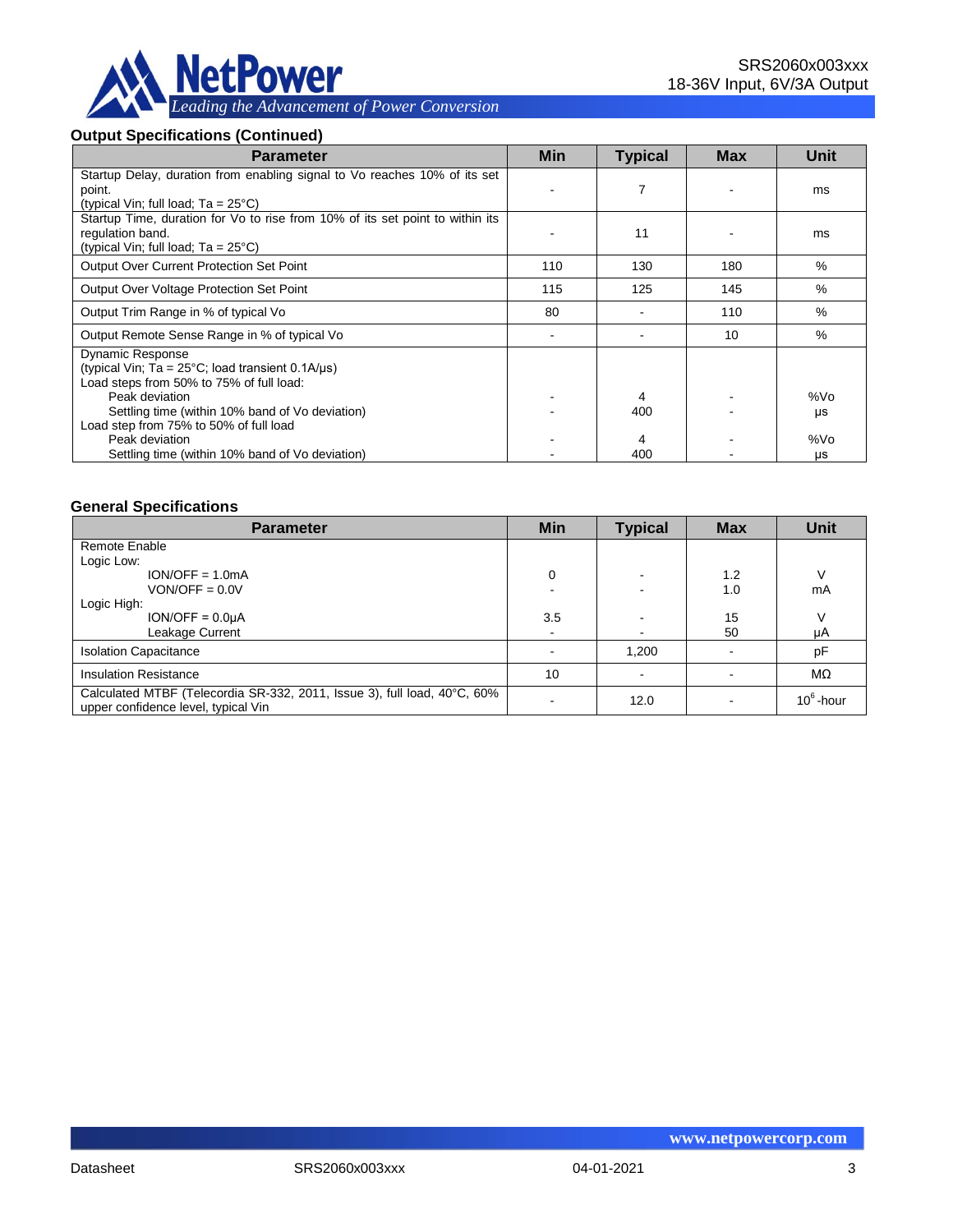

# **Characteristic Curves**



**Time – t (500μs/div) Figure 5.** Transient Load Response (typical Vin, load current steps from 75% to 50% at a slew rate 0.1A/µs)

**Time – t (500μs/div) Figure 6.** Transient Load Response (typical Vin, load current steps from 50% to 75% at a slew rate 0.1A/µs)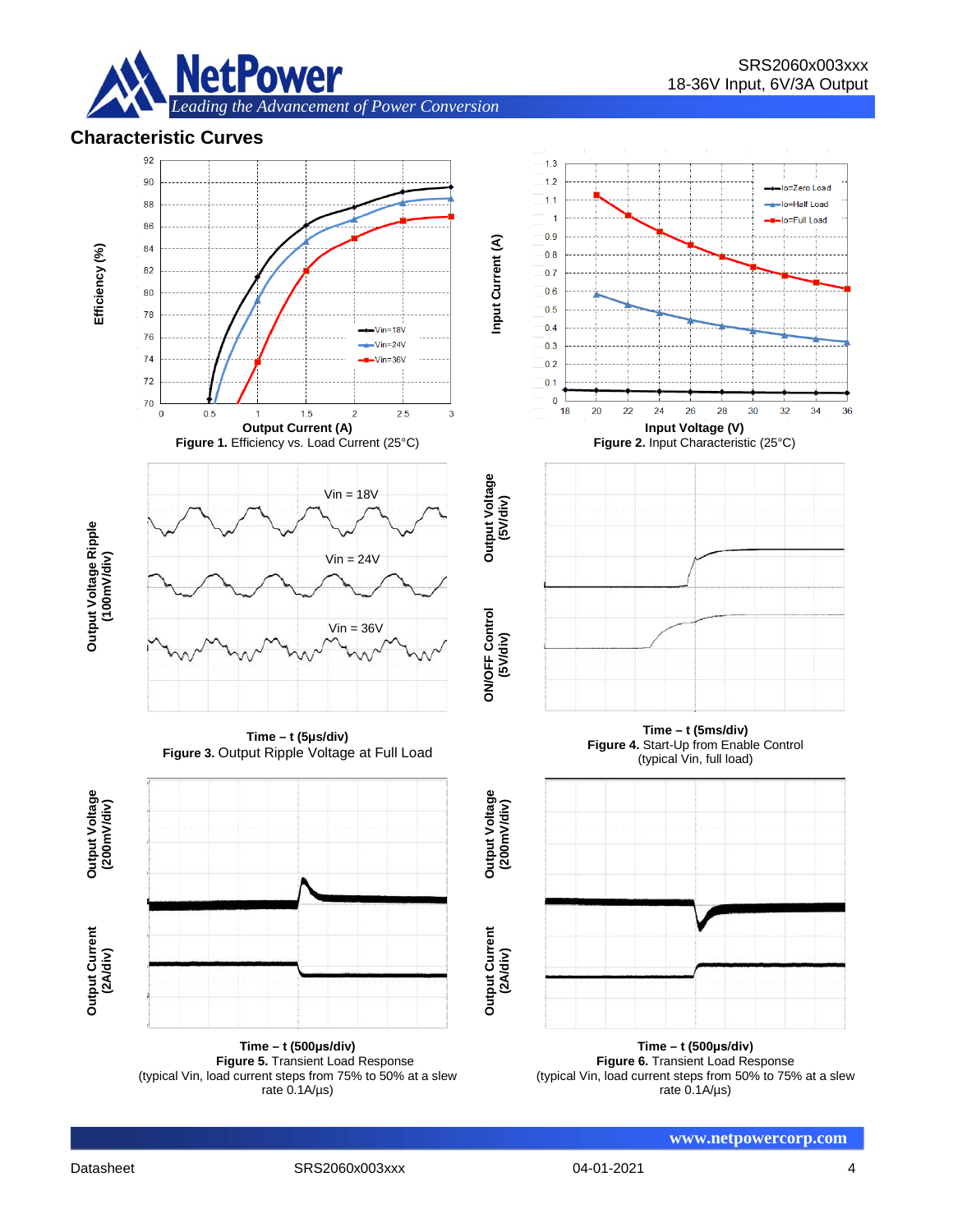







**Figure 9.** Current Derating Curve for Baseplate (typical Vin with baseplate; solder interface)



**Figure 8.** Thermal Image for Airflow Direction 3 (3A output, 55°C ambient, 200 LFM, typical Vin, open frame, unit soldered onto a fixture board)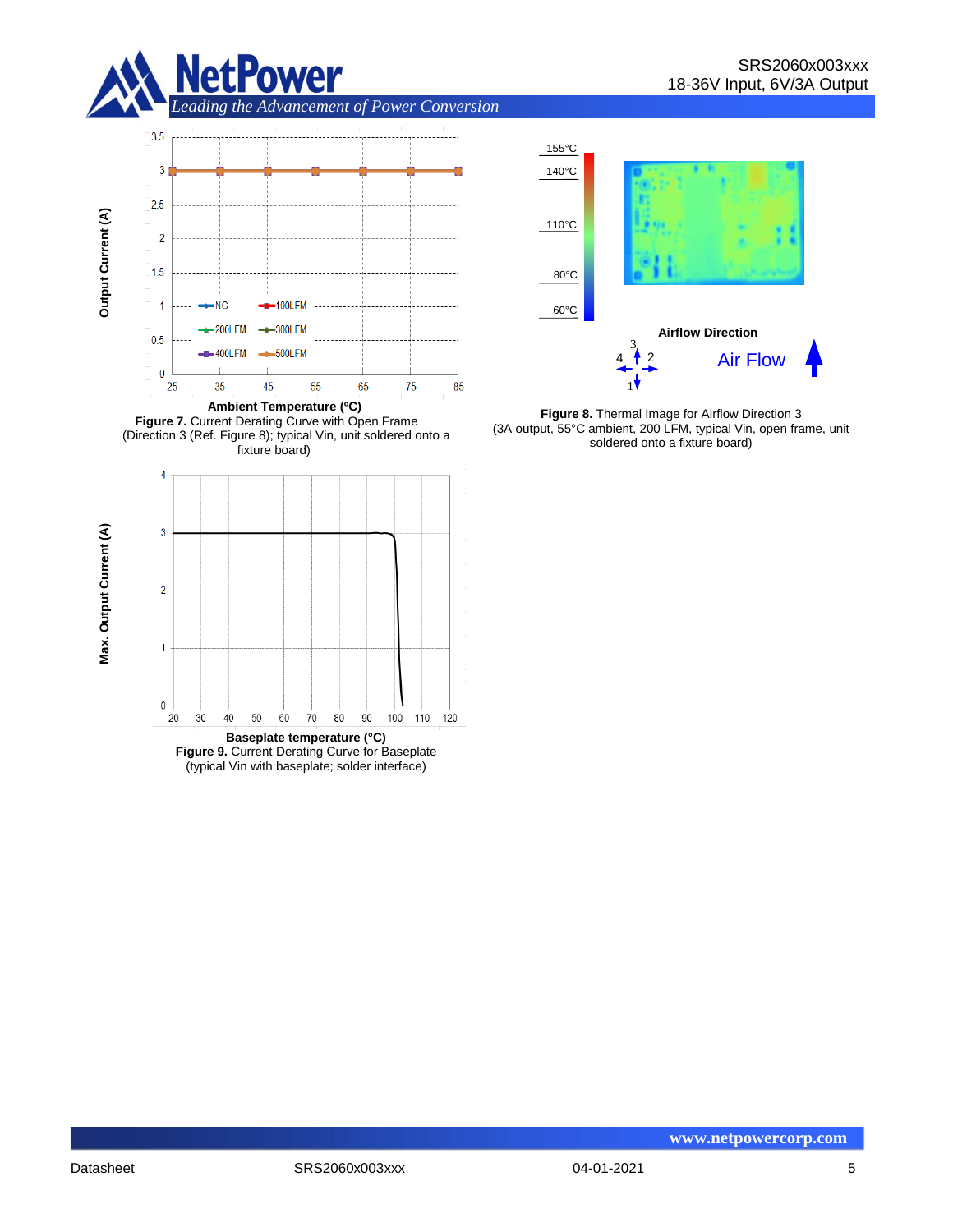

# **Feature Descriptions**

#### **Remote ON/OFF**

The converter can be turned on and off by changing the voltage between the ON/OFF pin and Vin(-). The SRS2 Series of converters are available with factory selectable positive logic and negative logic.

For the negative control logic, the converter is ON when the ON/OFF pin is at a logic low level and OFF when the ON/OFF pin is at a logic high level. For the positive control logic, the converter is ON when the ON/OFF pin is at a logic high level and OFF when the ON/OFF pin is at a logic low level.

With the internal pull-up circuitry, a simple external switch between the ON/OFF pin and Vin(-) can control the converter. A few example circuits for controlling the ON/OFF pin are shown in Figures 10, 11 and 12.

The logic low level is from 0V to 1.2V and the maximum switch current during logic low is 1mA. The external switch must be capable of maintaining a logic-low level while sinking up to this current. The maximum voltage at the ON/OFF pin generated by the converter internal circuitry is less than 15V. The maximum allowable leakage current is 50μA.



**Figure 10.** Opto Coupler Enable Circuit







**Figure 12.** Direct Logic Drive

#### **Remote SENSE**

The remote SENSE pins are used to sense the voltage at the load point to accurately regulate the load voltage and eliminate the impact of the voltage drop in the power distribution path.

SENSE (+) and SENSE (-) pins should be connected between the points where voltage regulation is desired. The voltage between the SENSE pins and the output pins must not exceed the smaller of 0.5V or 10% of typical output voltage.

#### [Vout (+) - Vout (-)] - [SENSE (+) - SENSE (-)] <MIN {0.5V, 10%Vo}

When remote sense is not used, the SENSE pins should be connected to their corresponding output pins. If the SENSE pins are left floating, the converter will deliver an output voltage slightly higher than its specified typical output voltage. Since the OVP (output over-voltage protection) circuit senses the voltage across the output pins, the total voltage rise should not exceed the minimum OVP set point given in the Specifications table.

#### **Output Voltage Adjustment (Trim)**

The trim pin allows the user to adjust the output voltage set point. To increase the output voltage, an external resistor is connected between the TRIM pin and SENSE(+). To decrease the output voltage, an external resistor is connected between the TRIM pin and SENSE(-). The output voltage trim range is 80% to 110% of the specified typical output voltage.

The circuit configuration for trim down operation is shown in Figure 13. To decrease the output voltage, the value of the external resistor should be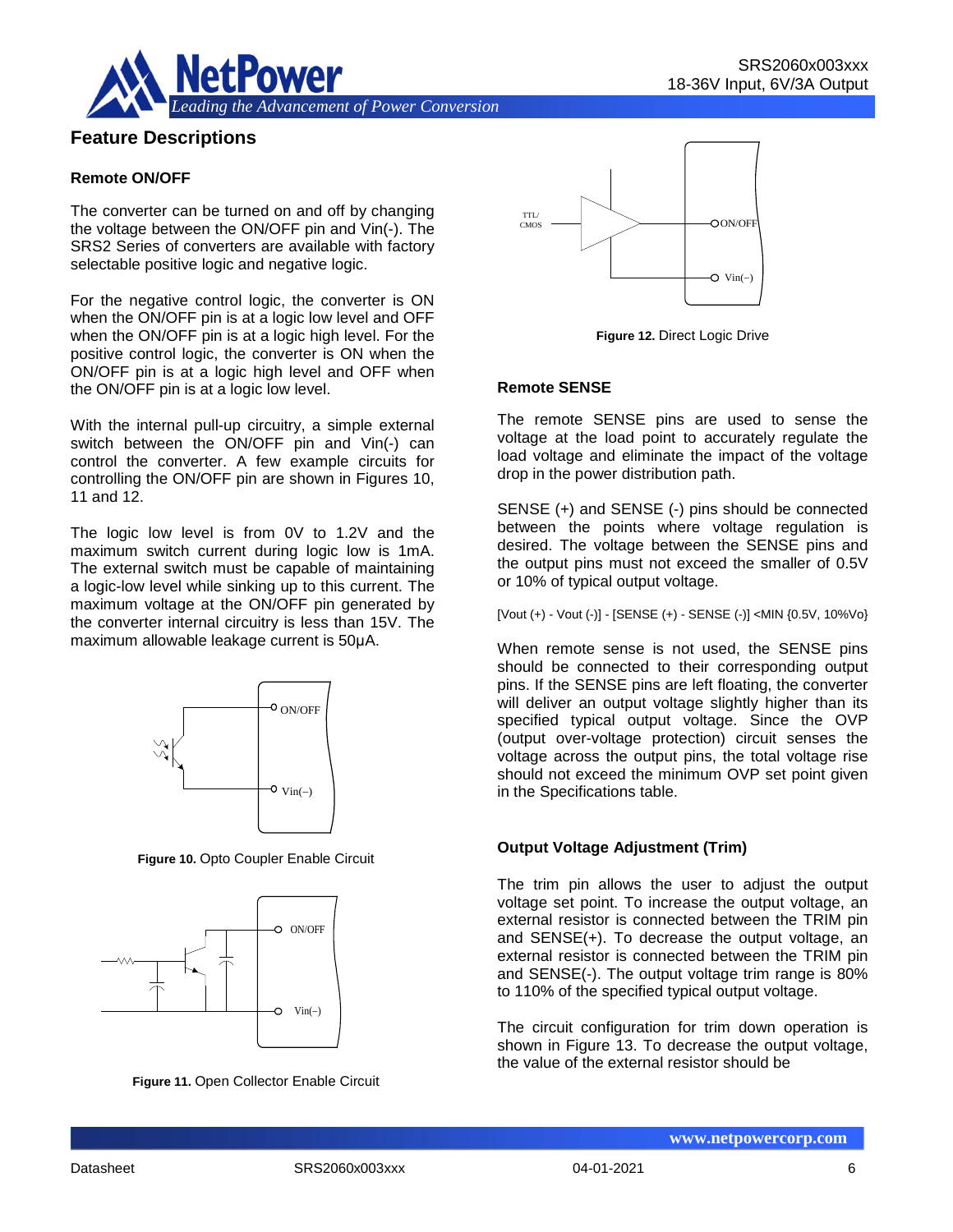

$$
Rdown = (\frac{511}{\Delta} - 10.22)(k\Omega)
$$

Where

$$
\Delta = \left(\frac{|Vnom - Vadj|}{Vnom}\right) \times 100
$$

And

V*nom* = Typical Output Voltage V*adj* = Adjusted Output Voltage

The circuit configuration for trim up operation is shown in Figure 14. To increase the output voltage, the value of the resistor should be

$$
Rup = \left(\frac{5.11\text{Vol}(100 + \Delta)}{1.225\Delta} - \frac{511}{\Delta} - 10.22\right)(k\Omega)
$$

**Where** 

V*o* = Typical Output Voltage

As the output voltage at the converter output terminals are higher than the specified typical level when using the trim up and/or remote sense functions, it is important to make sure that the output power does not exceed the maximum power rating given in the Specifications table.



**Figure 13.**Circuit to Decrease Output Voltage



**Figure 14.**Circuit to Increase Output Voltage

### **Input Under-Voltage Lockout**

This feature prevents the converter from starting until the input voltage reaches the turn-on voltage threshold, and keeps the converter running until the input voltage falls below the turn-off voltage threshold. Both turn-on and turn-off voltage thresholds are defined in the Input Specifications table. The hysteresis prevents oscillations.

# **Output Over-Current Protection (OCP)**

This converter can be ordered in either latch-off or auto-restart version upon OCP, OVP, and OTP.

With the latch-off version, the converter will latch off when the load current exceeds the limit. The converter can be restarted by toggling the ON/OFF switch or recycling the input voltage.

With the auto-restart version, the converter will operate in a hiccup mode (repeatedly try to restart) until the cause of the over-current condition is cleared.

# **Output Over-Voltage Protection (OVP)**

With the latch-off version, the converter will latch off when the output voltage exceeds the limit. The converter can be restarted by toggling the ON/OFF switch or recycling the input voltage.

With the auto-restart version, the converter will operate in a hiccup mode (repeatedly try to restart) until the cause of the over-voltage condition is cleared.

# **Over Temperature Protection (OTP)**

With the latch-off version, the converter will shut down and latch off if an over-temperature condition is detected. The converter has a temperature sensor located at a carefully selected position, which represents the thermal condition of key components of the converter. The thermal shutdown circuit is designed to turn the converter off when the temperature at the sensor reaches 120°C. The module can be restarted by toggling the ON/OFF switch or recycling the input voltage.

With the auto-restart version, the converter will resume operation after the converter cools down.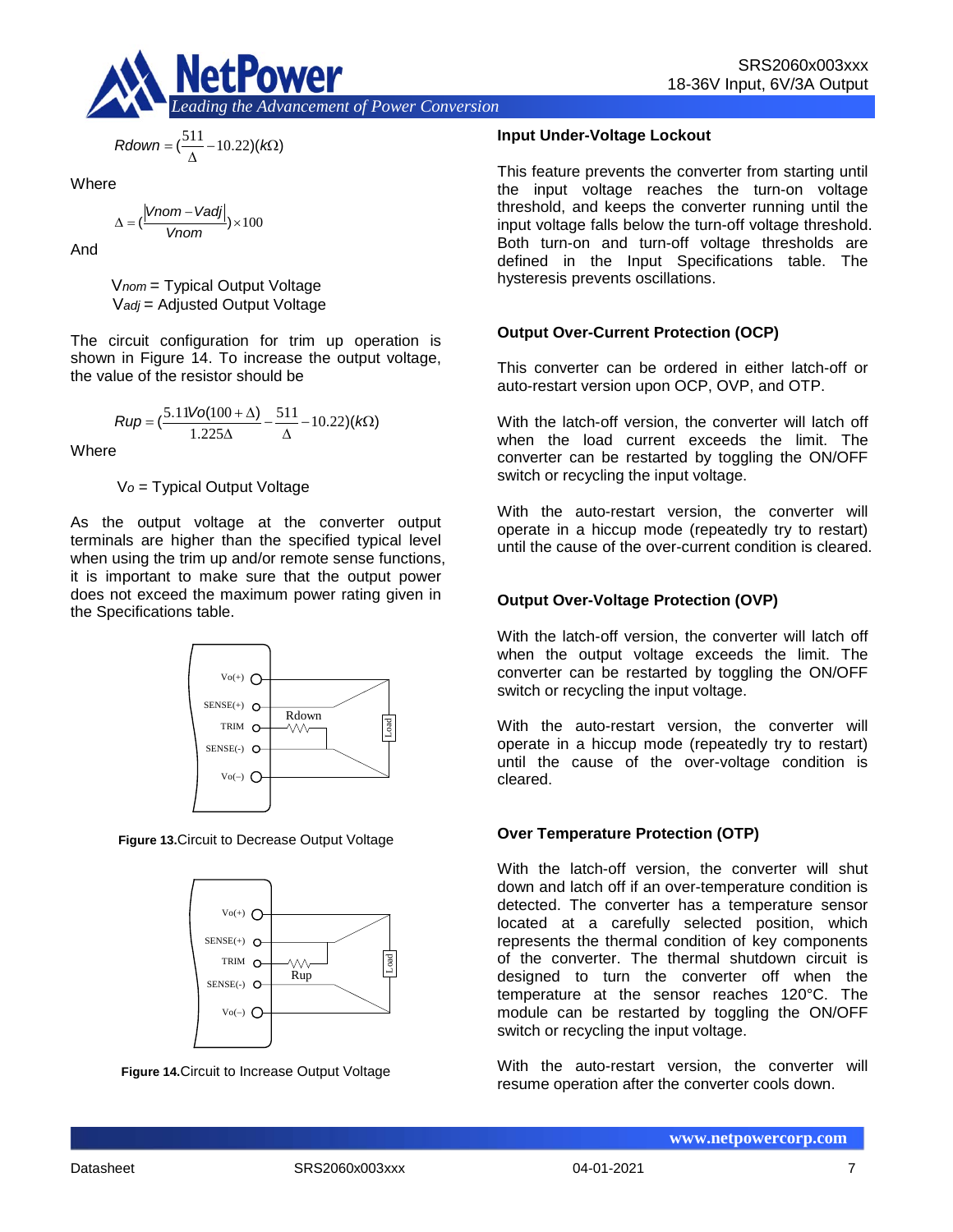

# **Design Considerations**

As with any DC/DC converter, the stability of the SRS2 converters may be compromised if the source impedance is too high or inductive. It's desirable to keep the input source ac-impedance as low as possible. Although the converters are designed to be stable without adding external input capacitors for typical source impedance, it is recommended to add 100µF low ESR electrolytic capacitors at the input of the converter for each 100W output power, which reduces the potential negative impact of the source impedance on the converter stability. These electrolytic capacitors should have sufficient RMS current rating over the operating temperature range.

The converter is designed to be stable without additional output capacitors. To further reduce the output voltage ripple or improve the transient response, additional output capacitors are often used in applications. When additional output capacitors are used, a combination of ceramic capacitors and tantalum/polymer capacitors shall be used to provide good filtering while assuring the stability of the converter.

# **Safety Considerations**

The SRS2 Series of converters is designed in accordance with EN 62368 Safety of Information Technology Equipment Including Electrical Equipment. The converters are designed to meet UL in both USA and Canada to meet the requirements in UL 62368, Safety of Information Technology Equipment and applicable Canadian Safety Requirement, and ULc 62368. Flammability ratings of the PWB and plastic components in the converter meet UL94V-0.

To protect the converter and the system, an input line fuse is highly recommended on the un-grounded input end.

# **Thermal Considerations**

The SRS2 Series of converters can operate in various thermal environments. Due to the high efficiency and optimal heat distribution, these converters exhibit excellent thermal performance.

The maximum allowable output power of any power converter is usually determined by the electrical design and the maximum operating temperature of its

components. The SRS2 Series of converters have<br>been tested comprehensively under various tested comprehensively under various conditions to generate the derating curves with the consideration for long term reliability.

The thermal derating curves are highly influenced by the test conditions. One of the critical variables is the interface method between the converter and the test fixture board. There is no standard method in the industry for the derating tests. Some suppliers use sockets to plug in the converter, while others solder the converter into the fixture board. It should be noted that these two methods produce significantly different results for a given converter. When the converter is soldered into the fixture board, the thermal performance of the converter is significantly improved compared to using sockets due to the reduction of the contact loss and the thermal impedance from the pins to the fixture board. Other factors affecting the results include the board spacing, construction (especially copper weight, holes and openings) of the fixture board and the spacing board, temperature measurement method and ambient temperature measurement point. The thermal derating curves in this datasheet are obtained using a PWB fixture board and a PWB spacing board with no opening, a board-to-board spacing of 1", and the converter is soldered to the test board with thermal relieves.

Note that the natural convection condition was measured at 0.05 m/s to 0.15 m/s (10ft./min. to 30 ft./min.

#### **Heat Transfer without a Baseplate**

With single-board DC/DC converter designs, convection heat transfer is the primary cooling means for converters without a baseplate. Therefore, airflow speed should be checked carefully for the intended operating environment. Increasing the airflow over the converter enhances the heat transfer via convection.

Figure 15 shows a recommended temperature monitoring point for open frame modules. For reliable operation, the temperature at this location should not continuously exceed 120 °C.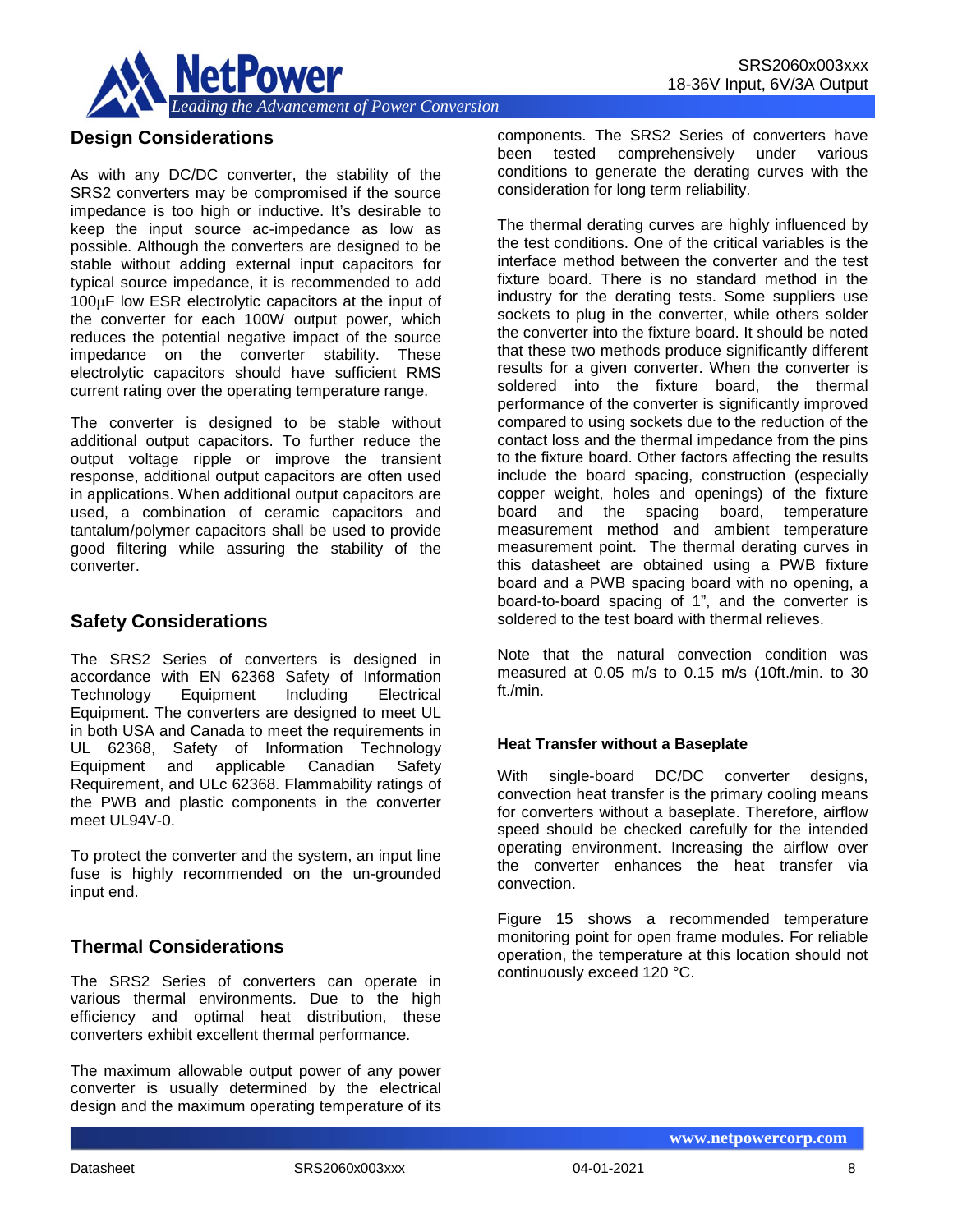



**Figure 15.** Temperature Monitoring Locations

#### **Heat Transfer with a Baseplate**

The SRS2 Series of converters has the option of using a baseplate for enhanced thermal performance.

The typical height of the converter with the baseplate option is 0.50". The use of an additional heatsink or cold-plate can further improve the thermal performance of the converter.

For reliable operation, the baseplate temperature should not continuously exceed 100 °C.

# **EMC Considerations**

The EMC performance of the converter is related to the layout and filtering design of the customer board. Careful layout and adequate filtering around the converter are important to confine noise generated by the switching actions in the converter and to optimize system EMC performance.